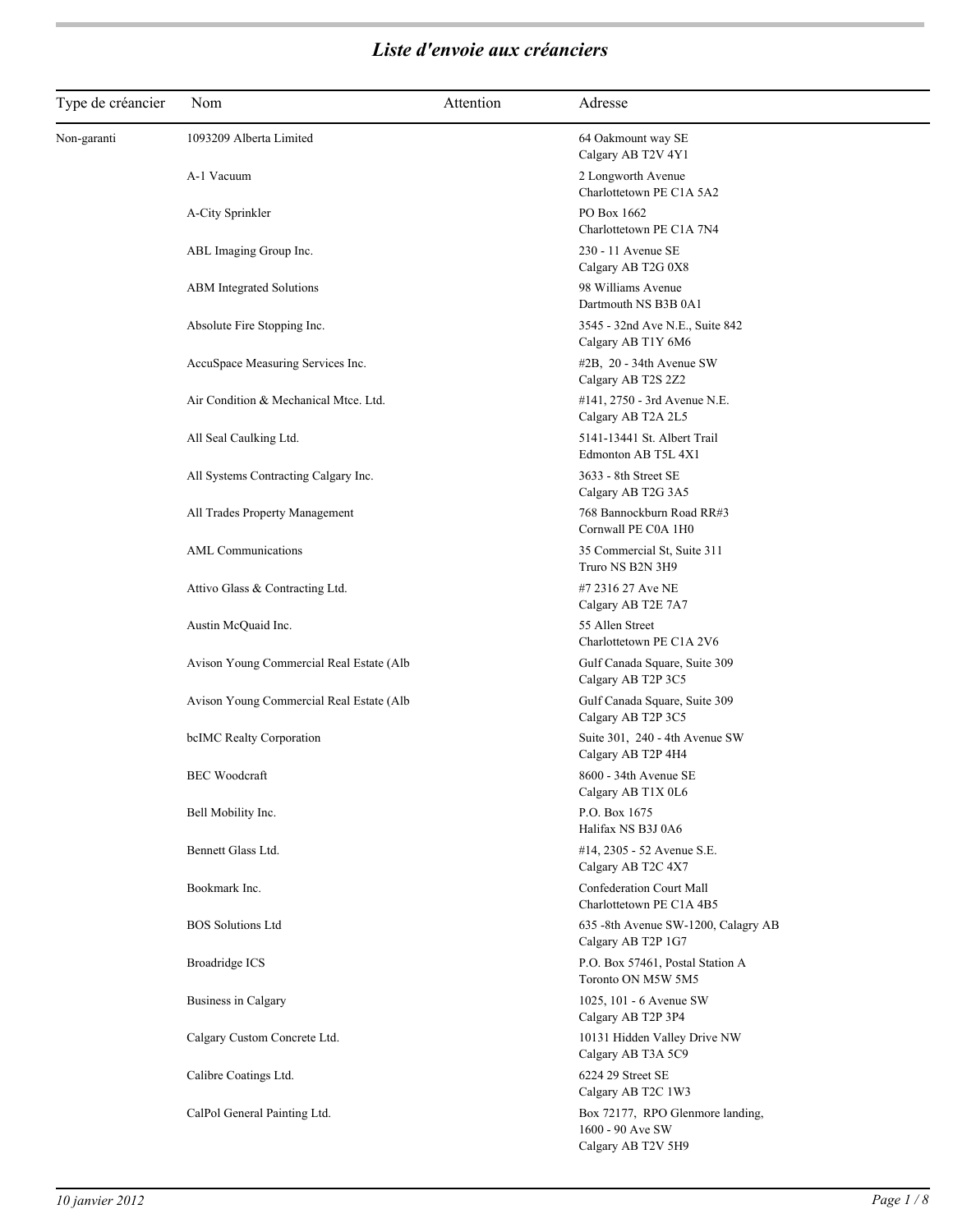| Type de créancier | Nom                                      | Attention                             | Adresse                                                                   |
|-------------------|------------------------------------------|---------------------------------------|---------------------------------------------------------------------------|
| Non-garanti       | Canada Revenue Agency                    |                                       | Technology Centre 875 Heron Road<br>Ottawa ON K1A 1B1                     |
|                   | Canadian Envirotec Inc.                  |                                       | 12 Chippewa Road                                                          |
|                   |                                          |                                       | Sherwood Park AB T8A 3Y1                                                  |
|                   | Canadian Hotel Supply                    |                                       | 100 South Milwaukee Avenue<br>Vernon Hills IL 60061-4305 USA              |
|                   | Canadian Tubular Services                |                                       | 635 -8th Avenue SW-1200<br>Calgary AB T2P 1G7                             |
|                   | Canadian Tubular Services                |                                       | 635 -8th Avenue SW-1200, Calagry AB<br>Calgary AB T2P 1G7                 |
|                   | Cassells Brock & Blackwell LLP in Trust  |                                       | 36 Toronto Street, Suite 500<br>Toronto ON M5C 2C5                        |
|                   | CE Franklin Ltd.                         |                                       | 635 -8th Avenue SW-1800<br>Calgary AB T2P 1G7                             |
|                   | CE Franklin Ltd.                         |                                       | 635 -8th Avenue SW-1800, Calagry AB<br>Calgary AB T2P 1G7                 |
|                   | Centron Construction Corporation         |                                       | 175, 4639 Manhattan Road SE<br>Calgary AB T2G 4B3                         |
|                   | Cheap Hauling Ltd.                       |                                       | Box 10, Site 3, RR 1<br>High River AB T1V 1N1                             |
|                   | Churchill Estates CCN #713076            |                                       | 1414 - 8th Street S.W. #400<br>Calgary AB T2R 1J6                         |
|                   | CIBC Mellon T46205                       |                                       | P.O. Box 46205 Station A<br>Toronto ON M5W 4K9                            |
|                   | Circor Energy Products Canada            |                                       | 308-4th Avenue SW-2500<br>Calgary AB T2P 0H7                              |
|                   | Circor Energy Products Canada            |                                       | 308-4th Avenue SW-26th Floor<br>Calgary AB T2P 0H7                        |
|                   | City of Calgary                          |                                       | P.O. Box 2100, Station M<br>Calgary AB T2P 2M5                            |
|                   | City of Charlottetown                    | c/o David W. Hooley -<br>Cox & Palmer | P.O. Box 486<br>Charlottetown PE C1A 7L1                                  |
|                   | CNW Group                                |                                       | 20 Bay Street Waterpark Place, Suite 1500<br>Toronto ON M5J 2N8           |
|                   | Colliers International Realty Advisors I |                                       | 1000, 335 8th Avenue SW<br>Calgary AB T2P 1C9                             |
|                   | Cougar Contractors                       |                                       | 6227-2nd Street SE #124<br>Calgary AB T2H 1J5                             |
|                   | CP Construction Corporation              |                                       | 175 4639 Manhattan Rd. SE<br>Calgary AB T2G 4B3                           |
|                   | Cudmore Hospitality Consulting Inc.      |                                       | 2 Templar Avenue<br>Charlottetown PE C1A 8Y2                              |
|                   | Cushman & Wakefield LePage Inc.          |                                       | Valuation & Advisory, 33 Yong Street,<br>Suite 1000<br>Toronto ON M5E 1S9 |
|                   | Custom Electric                          |                                       | 1725 27th Ave. NE<br>Calgary AB T2E 7E1                                   |
|                   | D. C. M. Mechanical Ltd.                 |                                       | 6335 - 10 St. S.E.<br>Calgary AB T2H 2Z9                                  |
|                   | Day Nite Neon Signs Ltd.                 |                                       | 35 Fielding Avenue<br>Dartmouth NS B3B 1E3                                |
|                   | DBA Solar Electric Inc.                  |                                       | PO Box 121<br>Hunter River PE C0A 1N0                                     |
|                   | DEGI Homburg Harris LP                   |                                       | 207 9th Avenue<br>Calgary AB T2P 1K3                                      |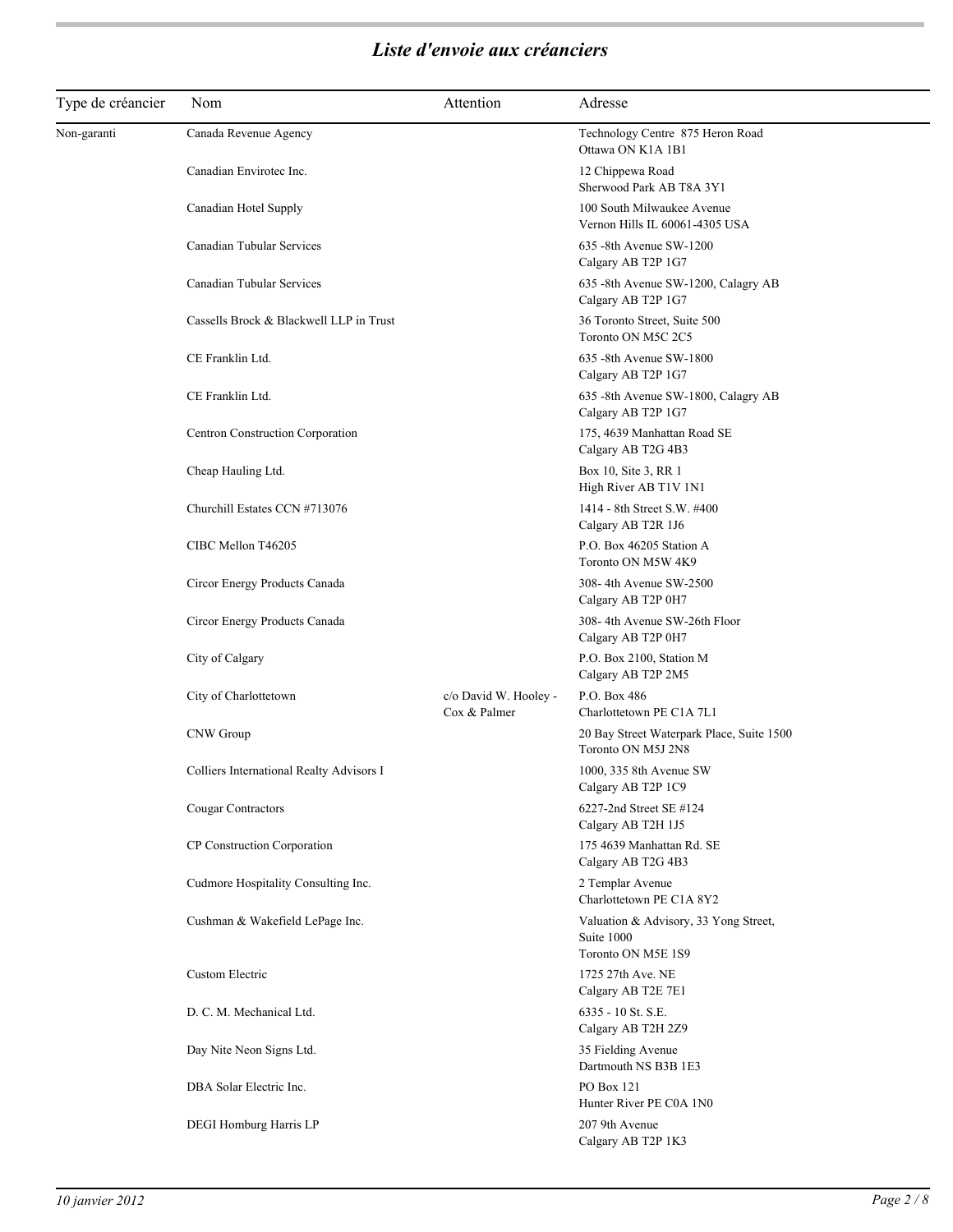| Type de créancier | Nom                                  | Attention | Adresse                                                                             |
|-------------------|--------------------------------------|-----------|-------------------------------------------------------------------------------------|
| Non-garanti       | Delta Prince Edward                  |           | 18 Queen Street<br>Charlottetown PE C1A 4A1                                         |
|                   | Denis Office Supplies (UE)           |           | 123 Lutz Street<br>Moncton NB E1C 5E8                                               |
|                   | DHL Customs Brokerage Ltd.           |           | 200 Westcreek Blvd.<br>Brampton ON L6T 5T7                                          |
|                   | Direct Energy Business Services - AB |           | PO Box 2425<br>Edmonton AB T5J 2R4                                                  |
|                   | Direct Energy Regulated Services     |           | PO Box 2427<br>Edmonton AB T5J 2R4                                                  |
|                   | Dominion Protection Services Ltd.    |           | Suite 247, 1935 32nd Ave NE<br>Calgary AB T2E 7C8                                   |
|                   | Dramis Network Cableing Ltd.         |           | 75 Akerley Blvd Unit F<br>Dartmouth NS B3B 1R7                                      |
|                   | Dundee Arms Inn                      |           | 200 Pownal St.<br>Charlottetown PE C1A 3W8                                          |
|                   | Dyne Holdings Ltd.                   |           | P.O. Box 1810<br>Charlottetown PE C1A 7N5                                           |
|                   | EBA Engineering Consultants Ltd.     |           | Riverbend Atrium One<br>Calgary AB T2C 2X5                                          |
|                   | Federal Express Canada Ltd.          |           | P.O. Box 4626 Toronto Stn A<br>Toronto ON M5W 5B4                                   |
|                   | Fin - Wall Site Services Ltd.        |           | #112, 2850 - 107 Avenue S.E.<br>Calgary AB T2Z 3R7                                  |
|                   | Fitzgerald and Snow                  |           | 190 Greenwood Drive<br>Summerside PE C1N 4K2                                        |
|                   | FMC Building Services Inc.           |           | Unit 6, 3300 14th Avenue NE<br>Calgary AB T2A 6J4                                   |
|                   | Gienow Windows & Doors               |           | 7140-40 Street SE<br>Calgary AB T2C 2B6                                             |
|                   | Giusti Group Limited Partnership     |           | #4 Industry Way SE<br>Calgary AB T3S 0A2                                            |
|                   | Grant Thornton LLP- Halifax          |           | Cogswell Tower - Suite 1100, 2000<br><b>Barrington Street</b><br>Halifax NS B3J 3K1 |
|                   | Greenlife Landscaping (1995) Ltd.    |           | Bay #6, 4429 - 6 Street NE<br>Calgary AB T2E 3Z8                                    |
|                   | Gypsum Drywall (Southern) Ltd.       |           | <b>Box 177</b><br>De Winton AB T0L 0X0                                              |
|                   | HALCRAFT PRINTING LTD.               |           | 2688 ROBIE ST<br>Halifax NS B3K 4N8                                                 |
|                   | <b>Hearts and Flowers</b>            |           | 49 University Avenue<br>Charlottetown PE C1A 4K7                                    |
|                   | Hilti Canada Corporation             |           | 6790 Centry Ave. Suite 300<br>Mississauga ON L5N 2V8                                |
|                   | Hirtles Sound Solutions              |           | 106 Kensington Road, Unit H<br>Charlottetown PE C1A 5J5                             |
|                   | Homburg Canada Inc.                  |           | 32 Akerley Blvd.<br>Dartmouth NS B3B 1N1                                            |
|                   | Homburg Canada Inc.                  |           | 32 Akerley Blvd.<br>Dartmouth NS B3B 1N1                                            |
|                   | Homburg Canada REIT Management Inc.  |           | 32 Akerley Blvd<br>Dartmouth NS B3B 1N1                                             |
|                   | Homburg Canada REIT Management Inc.  |           | 32 Akerley Blvd<br>Dartmouth NS B3B 1N1                                             |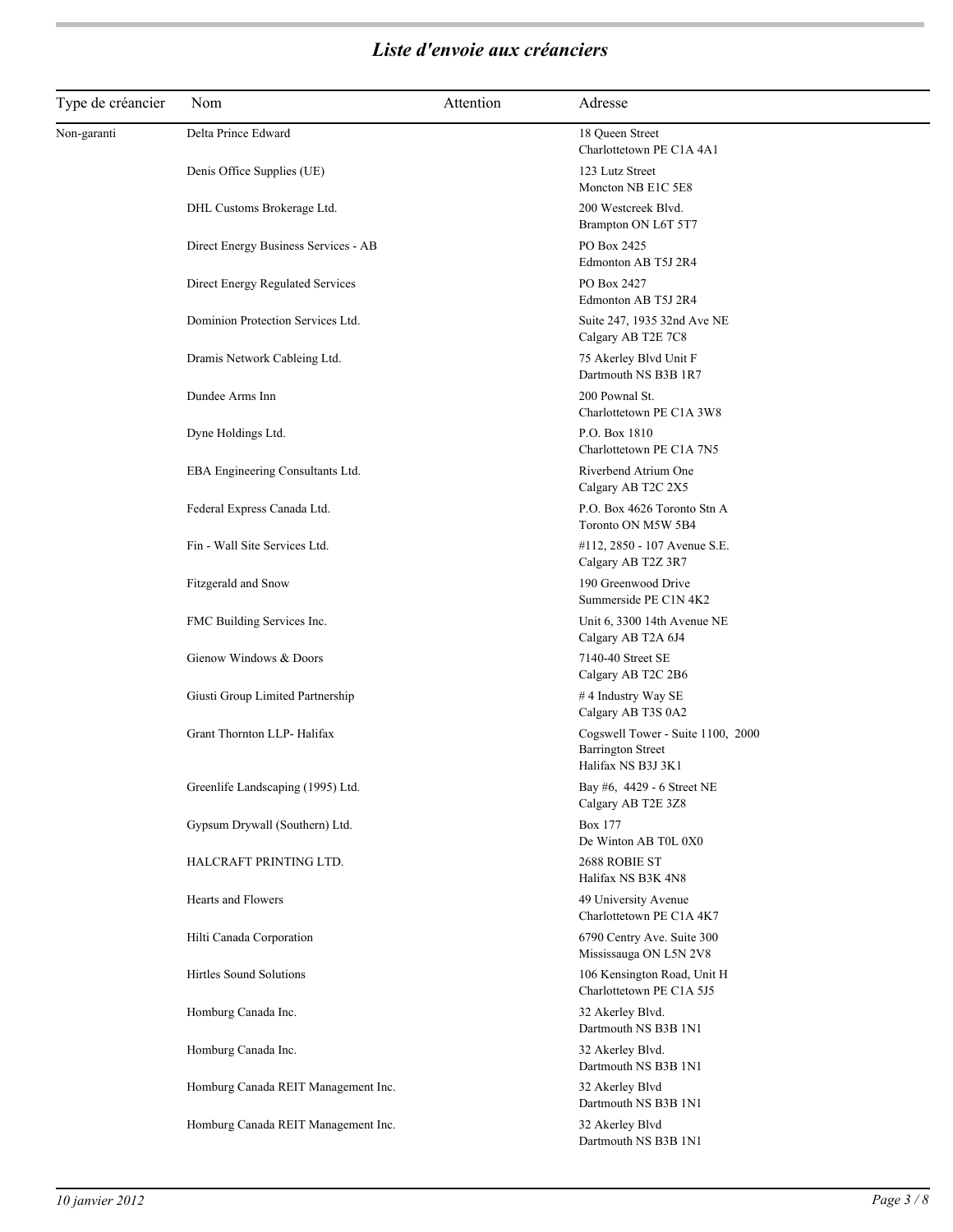| Type de créancier | Nom                                | Attention | Adresse                                                                  |
|-------------------|------------------------------------|-----------|--------------------------------------------------------------------------|
| Non-garanti       | Homburg Insurance Company Ltd      |           | 1740 Brunswick Street, Suite 100<br>Halifax NS B3J 3X8                   |
|                   | Homco Realty Fund (12) L.P.        |           | 32 Akerley Blvd<br>Dartmouth NS B3B 1N1                                  |
|                   | Homco Realty Fund (130) LP         |           | 1 Place Alexis Nihon<br>Montreal QC H3Z 3B8                              |
|                   | Home Depot                         |           | P.O. Box 4609, Stn. A<br>Toronto ON M5W 4Z5                              |
|                   | Home Depot                         |           | P.O. Box 4609, Stn. A<br>Toronto ON M5W 4Z5                              |
|                   | HSBC Bank Canada                   |           | 2001 McGill College, suite 300<br>Montréal QC H3A 1G1                    |
|                   | <b>HSBC Bank Canada</b>            |           | 2001 McGill College, suite 300<br>Montréal QC H3A 1G1                    |
|                   | <b>HSBC Bank Canada</b>            |           | 407-8th Avenue SW<br>Calgary AB T2P 1E5                                  |
|                   | <b>HSBC Bank Canada</b>            |           | 407-8th Avenue SW<br>Calgary AB T2P 1E5                                  |
|                   | <b>HSBC</b> Mastercard             |           | P.O. Box 6044, Stn Centre-Ville<br>Montréal QC H3C 3X2                   |
|                   | IB Jensen Masonry Ltd.             |           | 3632 Manchester Rd. SE<br>Calgary AB T2G 3Z5                             |
|                   | Inverness Construction Corp.       |           | 175 4639 Manhattan Rd. SE<br>Calgary AB T2G 4B3                          |
|                   | Island Chemicals Inc.              |           | P.O. Box 2829, 5 Garfield Street<br>Charlottetown PE C1A 8C4             |
|                   | Island Coastal Services Ltd.       |           | P.O. Box 151, 155 Belvedere Avenue<br>Charlottetown PE C1A 7K4           |
|                   | Island Investment Development Inc. |           | 94 Euston Street - PO Box 1176<br>Charlottetown PE C1A 7M8               |
|                   | J & S Sheet Metal                  |           | 24 E Garfield Street<br>Charlottetown PE C1A 6A5                         |
|                   | James C. Johnson Associates Inc.   |           | Suite 2 Pickard Building<br>Charlottetown PE C1A 8R4                     |
|                   | Jennings Capital                   |           | 308-4th Avenue SW-2700<br>Calgary AB T2P 0H7                             |
|                   | JNA Mechanical Ltd.                |           | 383 Coventry Road N.E.<br>Calgary AB T3K 5N2                             |
|                   | Kaba Ilco Inc.                     |           | c/o Fairway Associates, 3 baye Vista<br>Court<br>Shediac Cape NB E4C 2Y7 |
|                   | KBM Commercial Floor Coverings     |           | 1260 - 26 Avenue SE<br>Calgary AB T2G 5S2                                |
|                   | Key West Projects                  |           | 635 -8th Avenue SW-1700, Calagry AB<br>Calgary AB T2P 1G7                |
|                   | <b>Keywest Projects</b>            |           | 635 -8th Avenue SW, 17th floor, Calagry<br>AB                            |
|                   | Kindersley Contracting Ltd.        |           | Calgary AB T2P 1G7<br>175 4639 Manhattan Road SE<br>Calgary AB T2G 4B3   |
|                   | Kindersley Leasing Corporation     |           | 175 - 4639 Manhattan Road SE<br>Calgary AB T2G 4B3                       |
|                   | Kindersley Management Corporation  |           | 175, Manhattan Road SE<br>Calgary AB T2G 4B3                             |
|                   | Lafarge Canada Inc.                |           | PO Box 2532 Station M<br>Calgary AB T2P 5P9                              |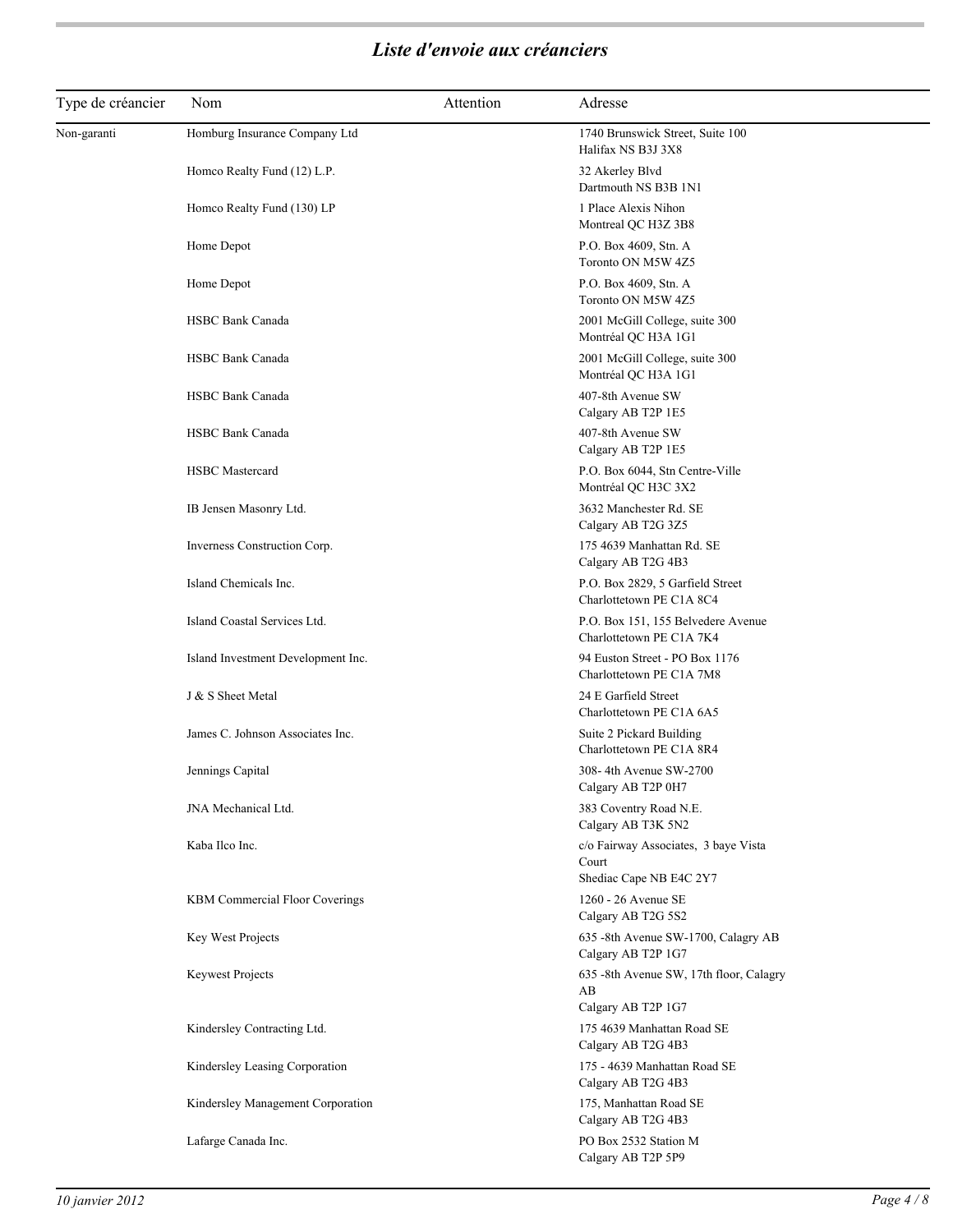| Type de créancier | Nom                                                  | Attention | Adresse                                                                 |
|-------------------|------------------------------------------------------|-----------|-------------------------------------------------------------------------|
| Non-garanti       | Lightform Canada Inc.                                |           | 10545 - 124 Street<br>Edmonton AB T5N 1R8                               |
|                   | MacArthur's Appliances                               |           | 96 Mt. Edward Road<br>Charlottetown PE C1A 5S6                          |
|                   | MacLeod Dixon                                        |           | 3700 Canterra, 400 - 3rd Street SW<br>Calgary AB T2P 4H2                |
|                   | Maestro PMS                                          |           | 8300 Woodbine Ave 5th Floor<br>Markham ON L3R 9Y7                       |
|                   | McCaw Environmental Protection Alberta               |           | 90 Evansbrooke Park NW<br>Calgary AB T3P 1E4                            |
|                   | McDonald, Sally                                      |           | 8805 63 Avenue<br>Grande Prairie AB T8W 2V4                             |
|                   | McInnes Cooper                                       |           | 1300-1969 Upper Water Street<br>Halifax NS B3J 2V1                      |
|                   | MechWave Engineering Ltd.                            |           | 200, 1518 Seventh Street SW<br>Calgary AB T2R 1A7                       |
|                   | Meijers Assurantiën                                  |           | Postbus 707<br>Amsteveen 1180 AS Netherlands                            |
|                   | MHI Funds Mgmt                                       |           | 635 -8th Avenue SW, 7th floor, Calagry<br>AB<br>Calgary AB T2P 1G7      |
|                   | Moe Hannah McNeil LLP                                |           | 635 -8th Avenue SW-800<br>Calgary AB T2P 1G7                            |
|                   | <b>MRW</b>                                           |           | 852, New Glasgow road<br>Charlottetown PE C1E 1Z4                       |
|                   | N.V. Nederlandsch Administratie - en<br>trustkantoor |           | Herengracht 420<br>Amsterdam 11017 BZ Netherlands                       |
|                   | National Neon Displays Ltd.                          |           | #12, 1115 - 48th Avenue SE<br>Calgary AB T2G 2A7                        |
|                   | Office Interiors Inc.                                |           | 656 Windmill Road<br>Dartmouth NS B3B 1B8                               |
|                   | Osler, Hoskin & Harcourt                             |           | 1000 rue De La Gauchetiere Ouest, Bureau<br>2100<br>Montreal QC H3B 4W5 |
|                   | Pagnotta Industries Inc.                             |           | 3269 Parson Rd.<br>Edmonton AB T6N 1B4                                  |
|                   | Parlee McLaws LLP                                    |           | 3400 Petro-Canada Centre, 150 - 6<br>Avenue SW<br>Calgary AB T2P 3Y7    |
|                   | Pater Audio                                          |           | 355 York Point Rd.<br>Cornwall PE C0A 1H0                               |
|                   | Persta Ressources Ltd.                               |           | 308-4th Avenue SW-2717<br>Calgary AB T2P 0H7                            |
|                   | Porter Tile & Marble (1991) Ltd.                     |           | 5746 Burleigh Cres. SE<br>Calgary AB T2H 1Z8                            |
|                   | Precision Mechanical Inc.                            |           | 4-G Walker Drive<br>Charlottetown PE C1A 8S6                            |
|                   | Preecision aluminum Manfacturing 2009 In             |           | 5150 46 Avenue SE<br>Salmon Arm BC V1E 1X2                              |
|                   | Premier Petroleum Corp                               |           | 635 -8th Avenue SW-2200, Calagry AB<br>Calgary AB T2P 1G7               |
|                   | Provincial Tax Commissioner                          |           | PO Box 1330<br>Charlottetown PE C1A 7N1                                 |
|                   | R & M Rubber Stamp Co.                               |           | 10 Akerley Blvd., Unit 7<br>Dartmouth NS B3B 1J4                        |
|                   |                                                      |           |                                                                         |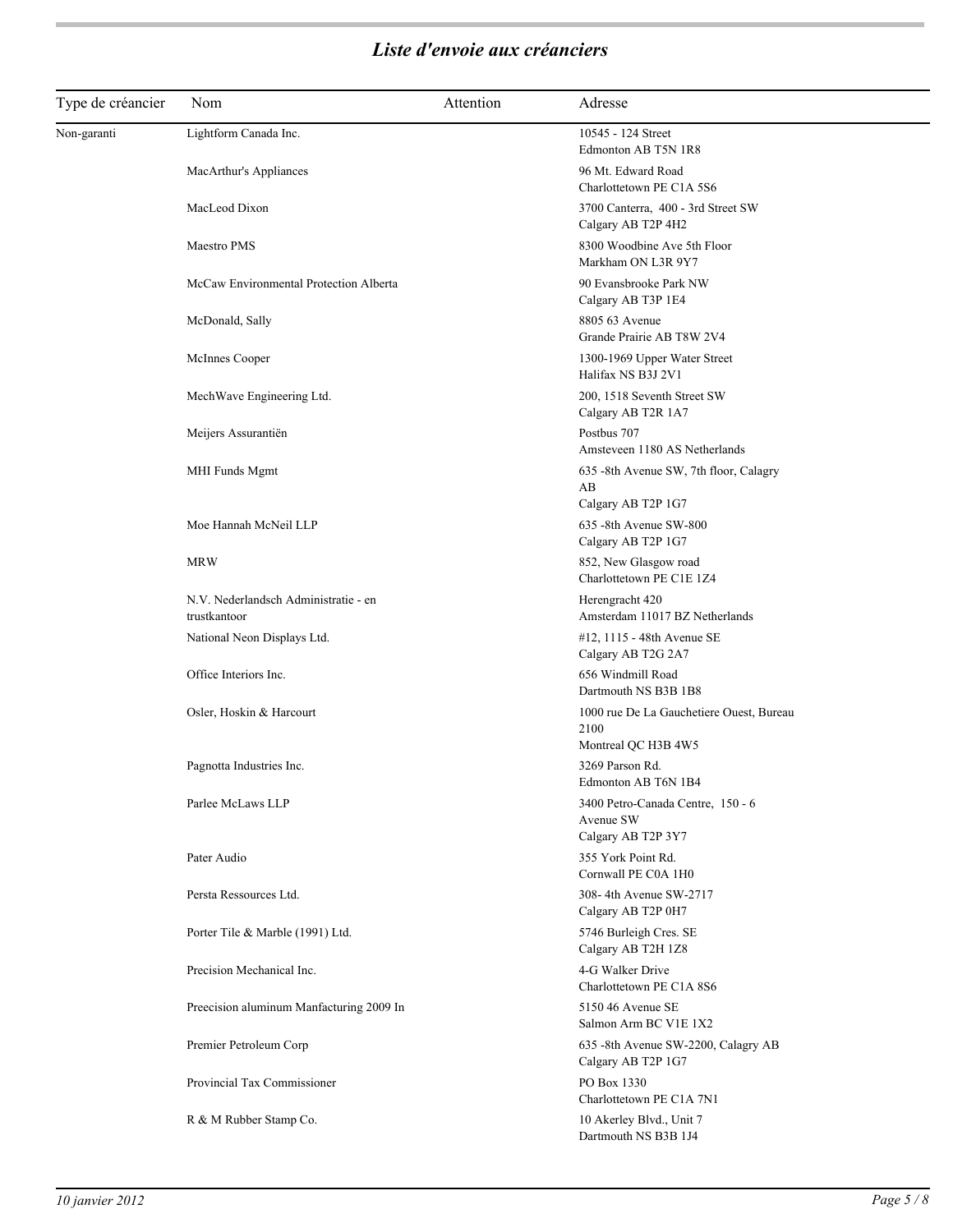| Type de créancier | Nom                                     | Attention     | Adresse                                                             |
|-------------------|-----------------------------------------|---------------|---------------------------------------------------------------------|
| Non-garanti       | Registry of Joint Stock Companies       |               | 1505 Barrington Street<br>Halifax NS B3J 2Y4                        |
|                   | Reno-Ready Floors                       |               | 630 Rocky Ridge View NW<br>Calgary AB T3G 5C2                       |
|                   | Revenu Quebec                           |               | 3800 rue Marly<br>Quebec City QC G1X 4A5                            |
|                   | RGO Office Product Partnership          |               | 100, 229 33rd Street NE<br>Calgary AB T2A 4Y6                       |
|                   | Richerd Homburg                         |               | 1741 Brunswick Street<br>Halifax NS B3J 3X8                         |
|                   | Rieger, Darren                          |               | Box 895<br>Trochu AB T0M 2C0                                        |
|                   | Ritch Durnford                          |               | CIBC Building 1200-1809 Barrington<br>Street<br>Halifax NS B3J 3K8  |
|                   | Robertson & Associates Engineering Ltd. |               | 138, 4242 - 7 Street S.E.<br>Calgary AB T2G 2Y8                     |
|                   | Roger Welsh                             |               | 4904-135 Ridge road<br>Radium Hot Springs BC V0A 1M0                |
|                   | <b>ROGERS</b>                           |               | C.P. 11442<br>MONTREAL QC H3C 5J2                                   |
|                   | Romspen Mortgage Corporation            |               | 162 Cumberland Street - Suite 300<br>Toronto ON M5R 2N5             |
|                   | Romspen Mortgage Corporation            |               | 162 Cumberland Street - Suite 300<br>Toronto ON M5R 2N5             |
|                   | Rona Revy Inc.                          |               | 287 RONA H&G Calgary Crowfoot<br>Calgary AB T3G 4C8                 |
|                   | Rothschild (Canada) Ltd.                |               | 1002 Sherbrooke Street West, Suite 2300<br>Montreal QC H3A 3L6      |
|                   | Royal Bank Life Insurance Company       |               | po box 2691 station A<br>Toronto ON M5W 2N7                         |
|                   | Royal Construction Limited              |               | 39, 3610 - 50th Avenue S.E.<br>Calgary AB T2B 3N9                   |
|                   | Royal Construction Ltd.                 | Shelley Allen | 39, 3610-50th Avenue S.E.<br>Calgary AB T2B 3N9                     |
|                   | Rwam Insurance Administrators           |               | 49 Industrial Drive<br>emera ON N3B 3B1                             |
|                   | Shaw Cablesystems G.P.                  |               | P.O. Box 2468 Stn. Main<br>Calgary AB T2P 4Y2                       |
|                   | Sign Craft                              |               | P.O. Box 371<br>Charlottetown PE C1A 7K7                            |
|                   | Skyline Roofing Ltd.                    |               | #261185 Wagon Wheel Way<br>Rocky View AB T4A 0E2                    |
|                   | Sotheby's International Realty Quebec   |               | 290 Place d'Youville<br>Montreal QC H2Y 2B6                         |
|                   | <b>St.Croix Printing</b>                |               | P.O. Box 250<br>St. Stephen NS B3B 1N1                              |
|                   | <b>Standard Textile</b>                 |               | World Headquarters, P.O. Box 371805<br>Cincinatti OH 45222-1805 USA |
|                   | Stantec Consulting inc.                 |               | 49, Frederick street<br>Kitchener ON N2H 6M7                        |
|                   | Statoil                                 |               | 635 -8th Avenue SW-3600, Calagry AB<br>Calgary AB T2P 1G7           |
|                   | Stewart McKelvey (PEI)                  |               | PO Box 2140<br>Charlottetown PE C1A 8B9                             |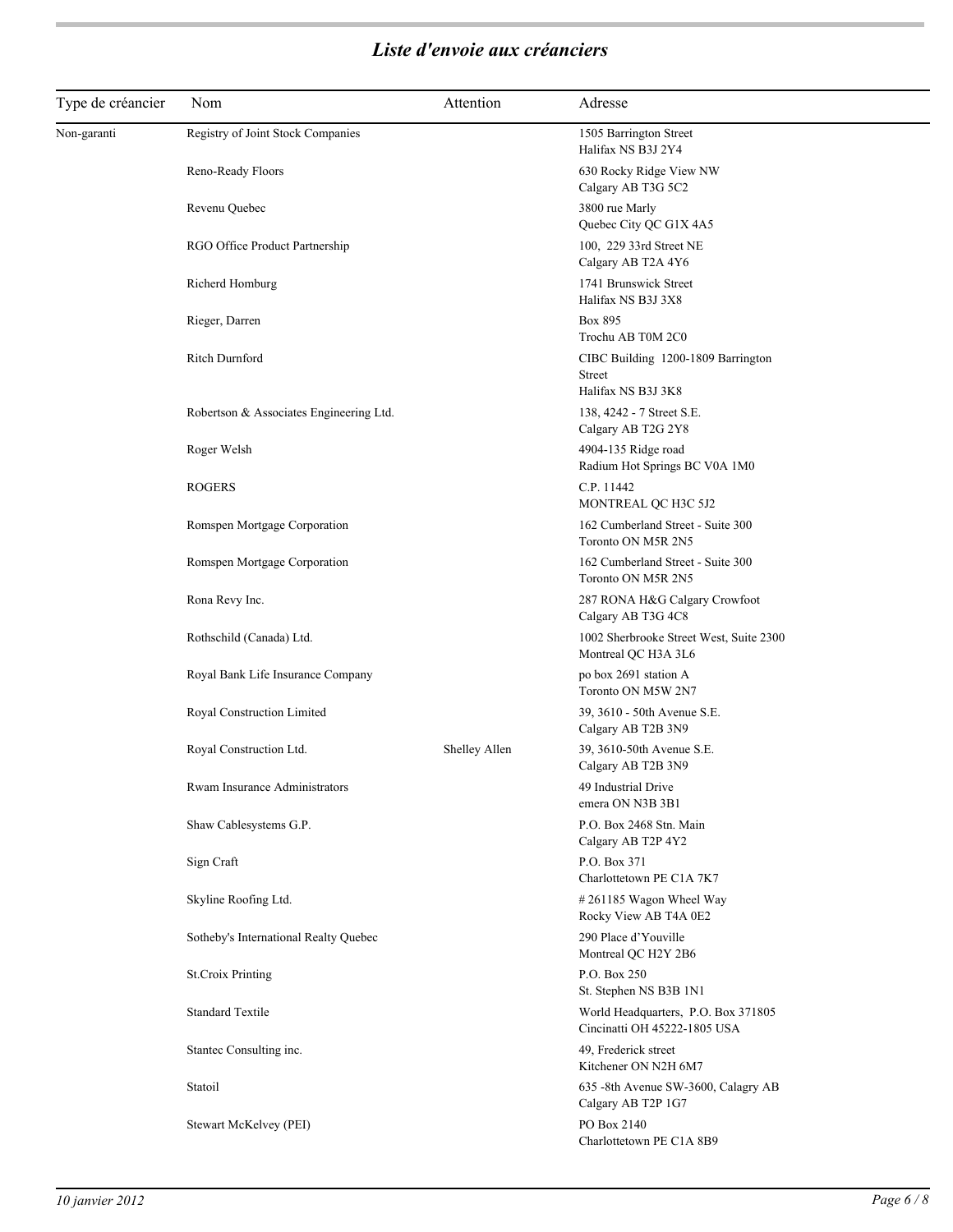| Type de créancier | Nom                                                           | Attention | Adresse                                                                                                    |
|-------------------|---------------------------------------------------------------|-----------|------------------------------------------------------------------------------------------------------------|
| Non-garanti       | Stewart McKelvey Stirling Scales                              |           | P.O. Box 997<br>Halifax NS B3J 2X2                                                                         |
|                   | Stichting Administratiekantoor Homburg<br>Eastern Europe Fund |           | Beckeringhstraat 37<br>Soest, 3763 Netherlands                                                             |
|                   | <b>TAQA North</b>                                             |           | 308-4th Avenue SW-2800<br>Calgary AB T2P 0H7                                                               |
|                   | Taqa North Ltd.                                               |           | 19th floor 308 4th ave SW<br>Calgary AB T2P 0H7                                                            |
|                   | Taylor Realties Limited                                       |           | P.O. Box 1810<br>Charlottetown PE C1A 7N5                                                                  |
|                   | TechnoMedia                                                   |           | 17 Pownal Street<br>Charlottetown PE C1A 3V7                                                               |
|                   | Tents for Events                                              |           | PO Box 24016<br>Stratford PE C1B 2V5                                                                       |
|                   | The Cadillac Fairview Corporation Ltd.                        |           | Ste 300 - 645 7 Ave<br>Calgary AB T2P 4G8                                                                  |
|                   | The Guardian                                                  |           | 165 Prince Street<br>Charlottetown PE C1A 7L8                                                              |
|                   | ThyssenKrupp Elevator                                         |           | 410 Passmore Ave Unit 1<br>Toronto ON M1V 5C3                                                              |
|                   | <b>Total Firestop</b>                                         |           | 1023, 31 Jamieson Avenue<br>Red Deer AB T4P 0J1                                                            |
|                   | Tourism Industry Association of PEI                           |           | Meetings & Conventions Prince Edward<br>Island, P.O. Box 972 - 91 Water Street<br>Charlottetown PE C1A 7M4 |
|                   | Town and Country Uniforms                                     |           | 5675 Cristophe-Colomb<br>Montreal QC H2S 2E8                                                               |
|                   | Trains Lawn Care Services Ltd.                                |           | 132-250 Shawville Blvd SE, PO Box 198<br>Calgary AB T2Y 2Z7                                                |
|                   | TravelClick Inc.                                              |           | PO Box 4376 - T43761C, Postal Station A<br>Toronto ON M5W 3V5                                              |
|                   | Tri / Jay Electric Ltd.                                       |           | 2715a Centre Street<br>Calgary AB T2E 2V5                                                                  |
|                   | Triple L Acoustic's & Drywall Ltd.                            |           | 9655 - 85 Ave<br>Grande Prairie AB T8V 3K4                                                                 |
|                   | Tucker Wirelinie Services                                     |           | 635 -8th Avenue SW Calagry AB<br>Calgary AB T2P 1G7                                                        |
|                   | Tuscany Drywall Limited Partnership                           |           | 4 Industry Way SE<br>Calgary AB T3S 0A2                                                                    |
|                   | Uni Invest Hold NV                                            |           | Beckeringhstraat 36<br>Soest, 3762 Netherlands                                                             |
|                   | Unispray Irrigation Systems Ltd.                              |           | 940 Lake Christina Way S.E.<br>Calgary AB T2J 2R3                                                          |
|                   | Vacation World Travel                                         |           | Suite 209, Chinook Park Plaza<br>Calgary AB T2H 0J9                                                        |
|                   | Verizon Canada                                                |           | Lockbox No. T57443C, P.O. Box 57443,<br><b>Station A</b><br>Toronto ON M5W 5M5                             |
|                   | <b>Victory Painting</b>                                       |           | 100, 3605 29th Street NE<br>Calgary AB T1Y 5W4                                                             |
|                   | Vipond Fire Protection                                        |           | Division of Vipond Inc.<br>Moncton NB E1E 3Y8                                                              |
|                   | Vitol BV                                                      |           | 308-4th Avenue SW-2601<br>Calgary AB T2P 0H7                                                               |
|                   | W. M & M (1993) Ltd.                                          |           | P.O. Box 845<br>Charlottetown PE C1A 7L9                                                                   |